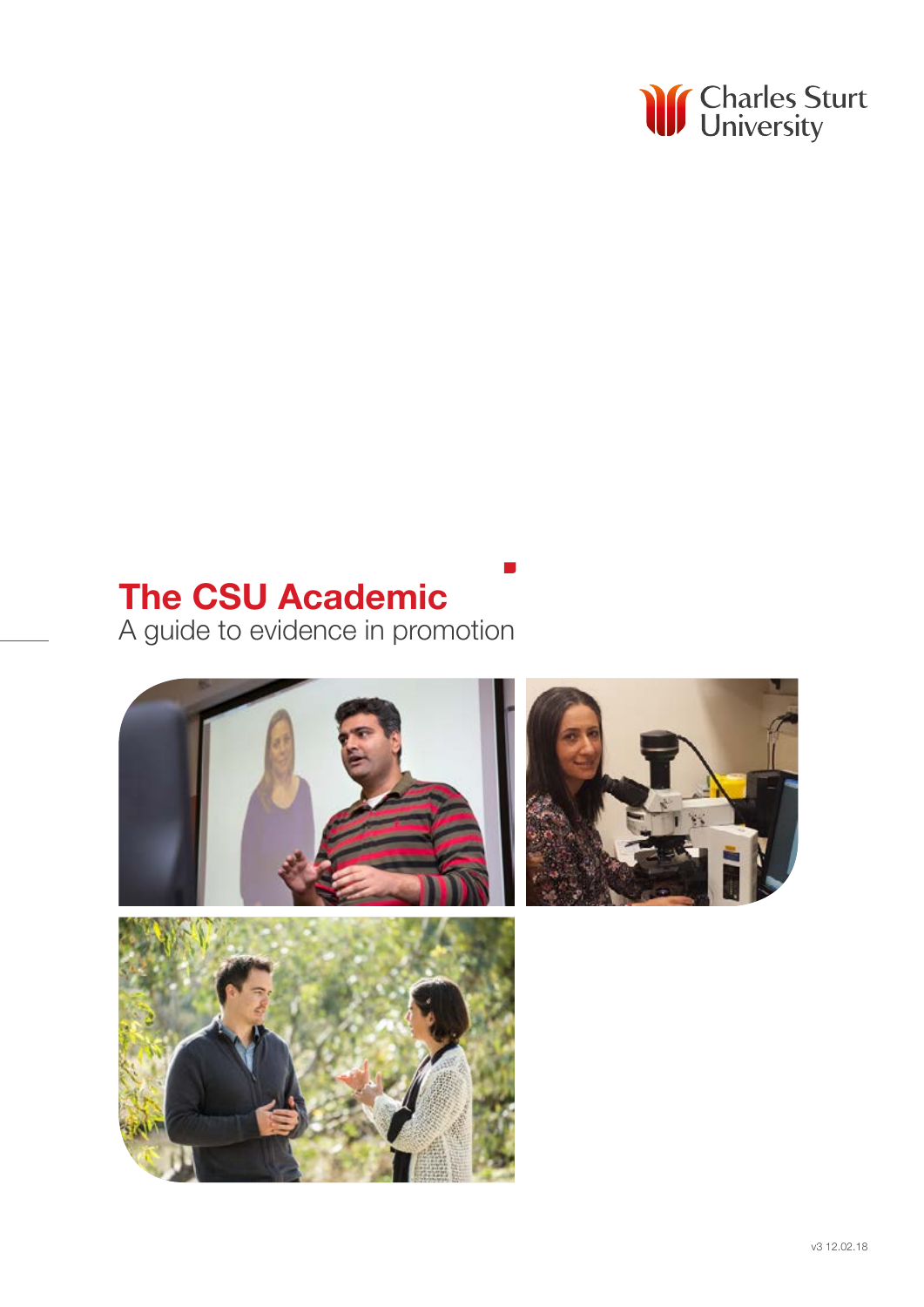# The CSU Academic

A guide to evidence in promotion

Academics applying for promotion (and probation) are asked to provide evidence of achievement in three domains of academic activity (See Figure 1).

### Figure 1: Three domains of academic activity



The scope of activity and amount of evidence in each domain might vary according to the applicant's exact position description, industry experience or stage of career (See Figure 2).

There are also some important perspectives for assessing evidence for promotion (See Figure 3). These perspectives are derived from a joint Australia/UK benchmarking project funded by the UK Higher Education Academy.1

The CSU Academic Evidence Guide provides a framework for bringing together scope of activity, sphere of influence and source of evidence in each domain, but the document is not a checklist. Evidence is quantitative and qualitative, a balance between numbers and narrative. There is no set formula for success in promotion. Committees judge each application on its merits, weighing up the mix of evidence each candidate puts forward, the demonstrated impact of the evidence, and the coherent case each candidate makes based on this evidence and impact.

In the Portfolios, each of the three domains is laid out separately by academic progression, Levels A to E. These are not prescriptive but instead indicative. Any example of evidence at one level can also count in higher levels or lower levels. This is a guide only, although evidence listed at each level is a minimum needed for promotion to that level.

We will continue to refine this guide and welcome new examples to add into the guide.

Email: pvclt@csu.edu.au

![](_page_1_Figure_11.jpeg)

![](_page_1_Figure_12.jpeg)

### Figure 3 Perspectives on evidence for promotion

![](_page_1_Figure_14.jpeg)

**Scope of activity** indicates the breadth of activities relevant to each domain. Six broad areas of activity are used across the three domains with evidence appropriate to that domain. The balance of activities will vary with academic level and role as will the sources of evidence and sphere of influence

Sphere of influence in each domain and dimension moves between class, school, faculty, university, region and for higher levels of academic progression impact is national and global.

Source of evidence for each domain will emphasise peer review and qualitative data in addition to quantitative measures.

### *The following pages include:*

### The Evidence Guide - Overview

Evidence Portfolios:

- Promoting learning
- Influencing university, profession and community
- Creating knowledge

Appendix - The CSU Academic Framework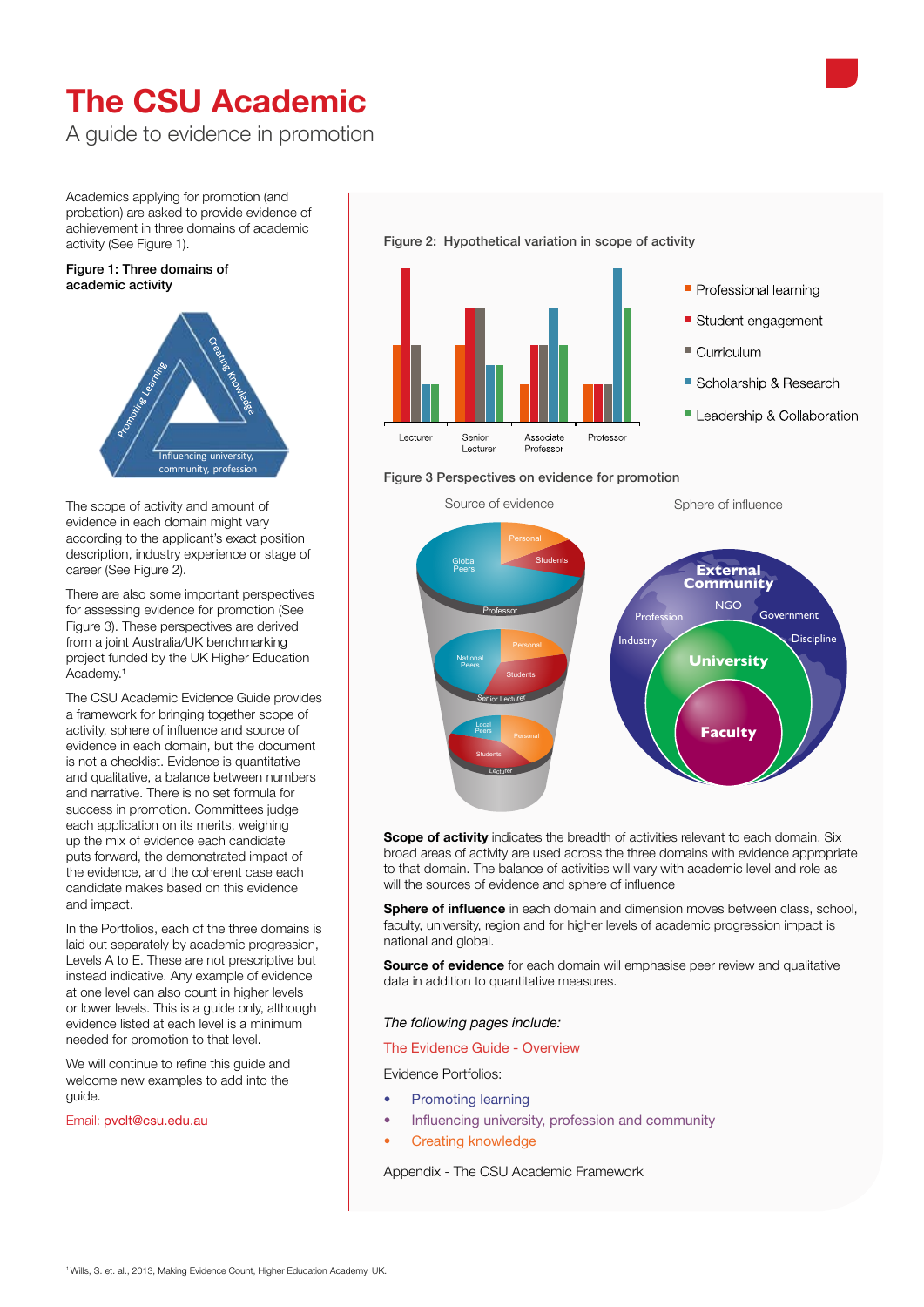## The Evidence Guide: Overview

Overview, listing some examples of relevant evidence for promotion

| <b>Scope of activity</b>                                | <b>Promoting learning</b>                                                                                                                                                                                                                                                                                                                                                                                                                                                                                                                                                                                            | Influencing university,<br>profession, community                                                                                                                                                                                                                                                                                                                                                                                                                                                                                                                                                   | <b>Creating knowledge</b>                                                                                                                                                                                                                                                                                                                                                                                                                                                                                                         |
|---------------------------------------------------------|----------------------------------------------------------------------------------------------------------------------------------------------------------------------------------------------------------------------------------------------------------------------------------------------------------------------------------------------------------------------------------------------------------------------------------------------------------------------------------------------------------------------------------------------------------------------------------------------------------------------|----------------------------------------------------------------------------------------------------------------------------------------------------------------------------------------------------------------------------------------------------------------------------------------------------------------------------------------------------------------------------------------------------------------------------------------------------------------------------------------------------------------------------------------------------------------------------------------------------|-----------------------------------------------------------------------------------------------------------------------------------------------------------------------------------------------------------------------------------------------------------------------------------------------------------------------------------------------------------------------------------------------------------------------------------------------------------------------------------------------------------------------------------|
| <b>Personal and</b><br>professional<br>development      | University teaching qualifications<br>Membership of disciplinary teaching networks<br>Participation in learning and teaching<br>conferences<br>Formative peer observation of teaching                                                                                                                                                                                                                                                                                                                                                                                                                                | Industry/professional accreditation<br>Industry/professional qualifications<br>Participation in industry conferences                                                                                                                                                                                                                                                                                                                                                                                                                                                                               | Higher degree by research (HDR)<br>Research training records<br>Participation in discipline conferences<br>Mentee/Mentor activity<br>Internal/external collaboration                                                                                                                                                                                                                                                                                                                                                              |
| <b>Student</b><br>engagement and<br>learning            | Subject Experience Survey reports linked<br>to documented teaching strategies and to<br>feedback processes to students<br>Other student feedback (Subject Experience<br>Survey comments, unsolicited student emails)<br>Peer review report on classroom / online<br>teaching<br>Use of learning analytics showing student<br>engagement<br>Teaching Awards / Fellowships (internal,<br>discipline-based, national, international)<br>Alumni references                                                                                                                                                               | Feedback from student outreach and<br>recruitment activities<br>Formal and informal student feedback on<br>career advice provision<br>University clinic reports on student learning<br>activities                                                                                                                                                                                                                                                                                                                                                                                                  | Honours and HDR supervision and completion<br>records<br>List of theses examined<br>Record of contribution to research training<br>programs<br>Research Supervision Award<br>List of industry internships established for HDR<br>students                                                                                                                                                                                                                                                                                         |
| <b>Application and</b><br>integration of<br>scholarship | Peer reviewed teaching portfolio<br>Learning and teaching conference papers<br>Invitation to present keynote at learning and<br>teaching conference<br>Documented innovations / adoption of<br>innovations by others<br>Textbook (chapter), textbook reviews or<br>awards, adoption by other universities, number<br>of libraries holding copy<br>Intra and inter-university dissemination<br>activities and resources (e.g. website)                                                                                                                                                                                | Reports to Government<br>Invitations reflecting standing in industry/<br>profession<br>Network built<br>Contributions to academic forums such as The<br>Conversation                                                                                                                                                                                                                                                                                                                                                                                                                               | Curated exhibition, dates, attendance, reviews<br>Invitation to review exhibition or creative<br>performance<br>Peer review of research report for government<br>Contributions to professional forums such as<br>Research Gate or Academia                                                                                                                                                                                                                                                                                        |
| <b>Design and</b><br>development                        | Peer Review of course and subject design<br>outlines and resources<br>Contribution and feedback on work design of<br>outcomes, assessment and learning activities<br>in Smart Learning Course Space<br>Documented assessment tasks indicating<br>variety of approaches and authentic tasks<br>Adoption of teaching resources by others<br>Learning and teaching grants<br>Mapping and integrating quality assurance<br>frameworks and standards                                                                                                                                                                      | Continuing professional education organiser<br>Letters from or surveys of work placements on<br>students' preparedness and performance<br>Feedback from workplace learning supervisors<br>on the quality and clarity of their preparation<br>and support                                                                                                                                                                                                                                                                                                                                           | Internal and external research grants, income,<br>named investigator, outputs, prestige relative<br>to discipline expectations<br>Research awards<br>Evidence of alignment to CSU Research<br>Narrative                                                                                                                                                                                                                                                                                                                           |
| <b>Discovery and</b><br>extension of new<br>knowledge   | Peer reviewed grant reports<br>Evidence-based peer reviewed publications<br>on teaching or student learning; reputation of<br>journal, dates, titles, citations, impact factor<br>Invitations as keynote speaker<br>Reviews of work; reputation of reviewer and<br>publication<br>Fellow of HERDSA or HEA or other teaching-<br>related esteemed organisation                                                                                                                                                                                                                                                        | Peer reviewed publications on professional<br>practice, reputation of journal, dates, titles,<br>citations, impact factor<br>Invitations as keynote speaker<br>Reviews of work; reputation of reviewer and<br>publication<br>Record of public media engagements<br>Fellow of industry / professional organisation<br>Recipient of discipline medal or award                                                                                                                                                                                                                                        | Peer reviewed research outputs, publisher<br>reputation, citations, impact relative to<br>discipline, currency, prizes<br>Published reviews of work, reputation of<br>reviewer and outlet<br>Exhibition of creative works, viewer statistics,<br>reviews, invitations to repeat exhibition<br>Invitations as keynote speaker<br>Fellow of discipline Academy<br>Income book proposals, invitations,<br>acceptances, prestige<br>Outcomes of commercialisation activities<br>such as patents, partnership agreements and<br>income |
| <b>Leadership and</b><br>collaboration                  | Record of leadership of professional<br>development<br>Record of peer review and mentoring<br>Independent reports on action/impact as<br>Course Director, Associate Dean or Sub Dean<br>Independent reports from sessional teachers<br>Report from external benchmarking activity<br>Evaluation report on significant learning and<br>teaching project<br>Report on collaboration in course design<br>(by Course Director / Associate Dean)<br>Feedback from sessional staff on Subject<br>Coordinator mentoring and support<br>Team teaching awards<br>Leading a special interest group or community<br>of practice | Independent feedback from mentees;<br>achievements as a result of mentoring<br>Outcome of professional accreditation activities<br>Survey data on leadership, school climate<br>Peer review of contribution to relevant regional<br>/ national / international events<br>Board of Directors for Museum, Health<br>Organisation, University enterprise and impact<br>such as continuing invitation<br>Membership of advisory committees,<br>committee action as a result of input<br>Elected as office bearer of professional<br>associations, e.g. HERDSA, etc.<br>Accredited reviewer, e.g. TEQSA | Research mentoring outcomes<br>Outcomes of research collaborations and<br>networks<br>Outputs of research cluster leadership<br>Feedback on leadership as Director/Leader of<br>Research Centre/Team<br>Invited member of awards for creative works or<br>panel for research and innovation, size of prize,<br>national vs international<br>Journal editor, editorial board, outlet reputation<br>Record of grant review invitations. Return<br>invitations, nomination as chair of panel                                         |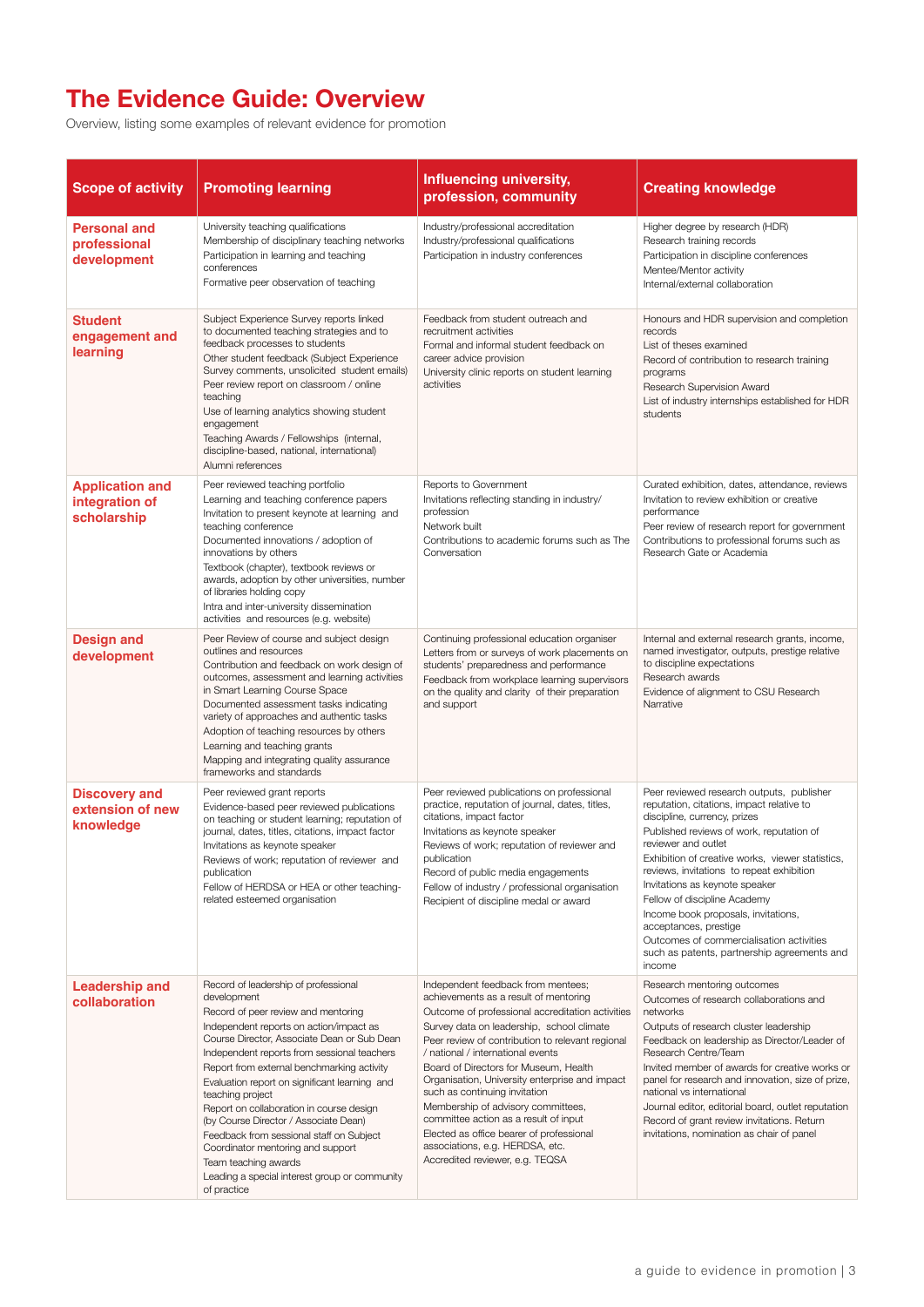### Promoting learning: Academic progression and evidence

| Scope of<br>activity                                    | Level A                                                                                                                                                                                                                       | Level B                                                                                                                                                                                                                                                                | Level C                                                                                                                                                                                                                                                                                                                                                                                                                                                                                                                                                                                  | Level D                                                                                                                                                                                                                                                                                                                                                                                | Level E                                                                                                                                                                                                                                                                                               |
|---------------------------------------------------------|-------------------------------------------------------------------------------------------------------------------------------------------------------------------------------------------------------------------------------|------------------------------------------------------------------------------------------------------------------------------------------------------------------------------------------------------------------------------------------------------------------------|------------------------------------------------------------------------------------------------------------------------------------------------------------------------------------------------------------------------------------------------------------------------------------------------------------------------------------------------------------------------------------------------------------------------------------------------------------------------------------------------------------------------------------------------------------------------------------------|----------------------------------------------------------------------------------------------------------------------------------------------------------------------------------------------------------------------------------------------------------------------------------------------------------------------------------------------------------------------------------------|-------------------------------------------------------------------------------------------------------------------------------------------------------------------------------------------------------------------------------------------------------------------------------------------------------|
| Personal and<br>development<br>professional             | <b>HEA Associate Fellow</b>                                                                                                                                                                                                   | teaching<br>Compulsory University teaching<br>Membership of disciplinary<br>qualifications<br><b>HEA Fellow</b><br>networks                                                                                                                                            | Graduate Certificate in Learning and Teaching in Higher<br>Education<br>Membership of Australian educational networks                                                                                                                                                                                                                                                                                                                                                                                                                                                                    | Alignment with university Professional Standards<br>Graduate Certificate in Learning and Teaching in<br>Higher Education<br>Frameworks                                                                                                                                                                                                                                                 | Membership of international educational<br>Higher Degree by Research in Learning<br>and Teaching in Higher Education<br>networks                                                                                                                                                                      |
| engagement and<br>learning<br><b>Student</b>            | strategies and to feedback processes<br>Subject Experience Survey reports<br>linked to documented teaching<br>(Subject Experience Survey<br>Other student feedback<br>comments, unsolicited<br>student emails)<br>to students | Peer review report on classroom /<br>online teaching                                                                                                                                                                                                                   | Use of learning analytics showing student engagement<br>Teaching Awards/Fellowships (Internal, Discipline-<br>Based)                                                                                                                                                                                                                                                                                                                                                                                                                                                                     | National teaching awards<br>Alumni references<br>Fellowships                                                                                                                                                                                                                                                                                                                           | International teaching awards /<br>Fellowships                                                                                                                                                                                                                                                        |
| <b>Application and</b><br>integration of<br>scholarship |                                                                                                                                                                                                                               | Learning and teaching conference papers<br>Peer reviewed Academic Portfolio<br>(Teaching)                                                                                                                                                                              | Invitation to present keynote at learning and teaching<br>relating to the improvement of learning and teaching<br>committees, accredited panels or working parties<br>Invited appointments in teaching associations,<br>Adoption of your innovations by others<br>Documented innovations<br><b>HEA Senior Fellow</b><br>conference                                                                                                                                                                                                                                                       | Leadership of evidence-based staff development<br>Intra and inter-university dissemination activities<br>Participation or leadership in evidence-based<br>programs, or support networks for staff<br>activities leading to the improvement of<br>and resources (e.g. website)<br>Textbook reviews or awards<br>educational standards.<br>Textbook (chapter)                            | and/or institutional learning and teaching<br>Implementation and evaluation of faculty<br>Membership of a professional<br>accreditation/review panel<br>strategies                                                                                                                                    |
| development<br>Design and                               |                                                                                                                                                                                                                               | Peer review of course and subject design<br>activities in Course Space Documented<br>of outcomes. assessment and learning<br>indicating a variety of approaches and<br>on design<br>Contribution and feedback<br>assessment tasks<br>authentic tasks<br>and resources. | Mapping and integrating quality assurance frameworks<br>Adoption of teaching resources by others within the<br>Learning and teaching grant funding<br>and standards<br>University                                                                                                                                                                                                                                                                                                                                                                                                        | Course performance indicators against national<br>Testimonials from course accreditation bodies<br>Adoption of your teaching resources by other<br>Peer reviewed grant reports<br><b>HERDSA Fellow</b><br>universities<br>averages                                                                                                                                                     | Adoption of your teaching resources by<br>assurance and improvement processes<br>Design and implementation of quality<br>international universities                                                                                                                                                   |
| extension of new<br>Discovery and<br>knowledge          |                                                                                                                                                                                                                               |                                                                                                                                                                                                                                                                        | Evidence-based peer reviewed publications on teaching<br>or student learning, citations and impact measures                                                                                                                                                                                                                                                                                                                                                                                                                                                                              | publications on teaching or student learning,<br>Evidence-based peer-reviewed national<br>citations and impact measures                                                                                                                                                                                                                                                                | international publications on teaching or<br>curriculum development nationally and<br>student learning: citations and impact<br>Impact on educational policy and<br>Evidence-based peer-reviewed<br>internationally<br>measures                                                                       |
| Leadership and<br>collaboration                         |                                                                                                                                                                                                                               | Invitation to contribute to professional<br>development events<br>mentoring<br>Record of peer review and<br>Team teaching awards                                                                                                                                       | Membership of university boards, committees, advisory<br>Report on collaboration in coursedesign (by Course<br>Invitation to participate in benchmarking with other<br>Independent reports on action/impact as Course<br>Organisation of learning and/or teaching focused<br>on Subject Coordinator mentoring and support<br>Independent reports from sessional teachers<br>Leading strategic planning at school level<br>seminars, workshops and conferences<br>Feedback from sessional staff<br>bodies, working parties, etc.<br>Director / Associate Dean)<br>nstitutions<br>Director | Leading strategic planning at faculty or University<br>Initiation of collaborative partnerships with other<br>Evaluation report on significant learning and<br>Report from external benchmarking activity<br>impact as Associate Dean / Sub Dean<br>educational institutions or bodies<br>Independent reports on action /<br>360 degree leadership survey<br>teaching project<br>level | Report from external benchmarking activity<br>Evaluation report on significant learning<br>Policy formulation and development at<br>Editor/referee for scholarly journal in<br>learning and teaching<br>and teaching project<br><b>HEA Principal Fellow</b><br>Strategic planning<br>University level |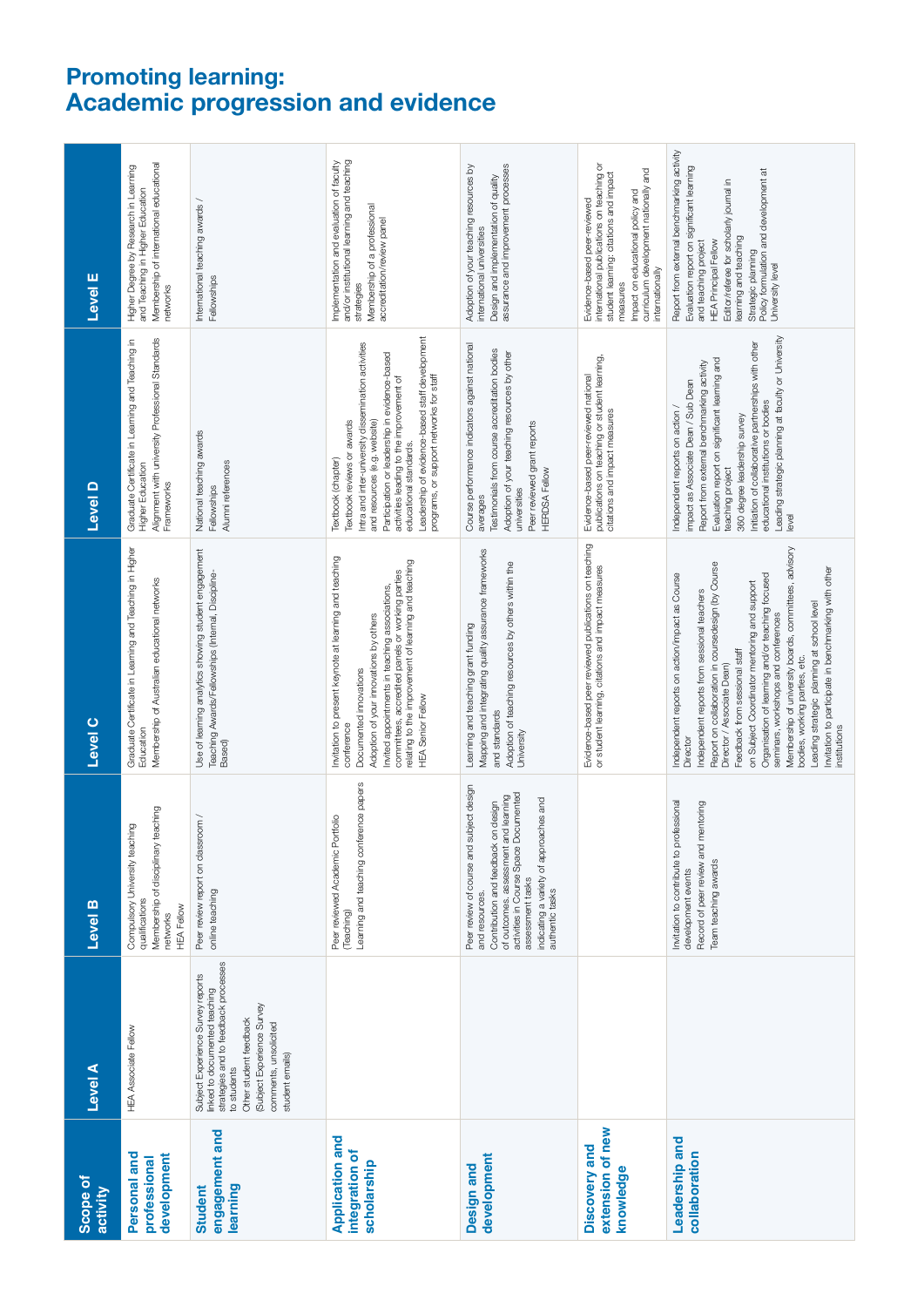## Influencing university, profession, community: Academic progression and evidence

| Scope of<br>activity                                    | <b>Level</b> A                       | Level B                                                                                                                                                                           | Level <sub>C</sub>                                                                                                                                                                                               | Level D                                                                                                                                                                                                                               | Level E                                                                                                                                                                                                                                                                       |
|---------------------------------------------------------|--------------------------------------|-----------------------------------------------------------------------------------------------------------------------------------------------------------------------------------|------------------------------------------------------------------------------------------------------------------------------------------------------------------------------------------------------------------|---------------------------------------------------------------------------------------------------------------------------------------------------------------------------------------------------------------------------------------|-------------------------------------------------------------------------------------------------------------------------------------------------------------------------------------------------------------------------------------------------------------------------------|
| Personal and<br>development<br>professional             | Industry/professional qualifications | Participation in industry conferences<br>Industry/professional accreditation                                                                                                      | Program (LAMP) or equivalent<br>Leadership and Management<br>Membership on committees<br>training                                                                                                                | Graduate Certificate in University<br>Leadership and Management or<br>equivalent formal award                                                                                                                                         | Membership of international educational<br>Higher Degree by Research in Learning<br>and Teaching in Higher Education<br>networks                                                                                                                                              |
| engagement and<br>learning<br>Student                   |                                      | Feedback from student outreach and<br>feedback on career advice provision<br>Formal and informal student<br>recruitment activities                                                | Testimonials from employers about<br>University clinic reports on student<br>learning activities<br>students                                                                                                     | recruitment within the Faculty and<br>Evidence of successful student<br>University at the national level<br>National teaching awards                                                                                                  | International Teaching Awards /<br>Fellowships                                                                                                                                                                                                                                |
| <b>Application and</b><br>integration of<br>scholarship |                                      | Network built                                                                                                                                                                     | Invitations reflecting standing in<br>Evidence based portfolio of<br>industry/profession<br>achievements                                                                                                         | Evidence based portfolio demonstrating<br>Development of new ISO standards<br>Reports to government<br>national impact<br>Expert witness                                                                                              | Evidence based portfolio demonstrating<br>national and/or international impact<br>Expert advisor to NGO                                                                                                                                                                       |
| development<br>Design and                               |                                      | preparedness and performance<br>work placements on students'<br>Letters from or surveys of                                                                                        | Feedback from WPL supervisors<br>on the quality and clarity of their<br>preparation and support                                                                                                                  | Participant feedback on Continuing<br>Professional Education events                                                                                                                                                                   |                                                                                                                                                                                                                                                                               |
| extension of new<br>Discovery and<br>knowledge          |                                      | journal, dates, titles, citations, impact<br>Publication in professional and trade<br>professional practice, reputation of<br>Peer-reviewed publications on<br>journals<br>factor | speaker on professional practice or<br>Invitations as state keynote<br>Record of public media<br>engagements<br>leadership                                                                                       | Invitations as national keynote speaker on<br>Reviews of work, reputation of reviewer<br>Fellow of national industry/professional<br>professional practice or leadership<br>and publication<br>organisation                           | Invitations to benchmark curriculum at<br>speaker on professional practice or<br>Invitations as international keynote<br>the national and international level<br>Fellow of international industry/<br>International media exposure<br>professional organisation<br>leadership |
| Leadership and<br>collaboration                         |                                      | Involvement in CSU's regional<br>communities                                                                                                                                      | $\varpi$<br>mentees and achievements as<br>Peer review of contribution to<br>Independent feedback from<br>Outcome of professional<br>relevant regional events<br>accreditation activities<br>result of mentoring | Survey data on school leadership, school<br>Peer review of contribution to relevant<br>Membership of advisory committees,<br>committee action as a result of input<br>360 degree leadership survey<br>national events<br>climate data | Board of Directors for Museum, Health<br>Organisation, University enterprise and<br>Peer review of contribution to relevant<br>impact such as continuing invitation<br>international events                                                                                   |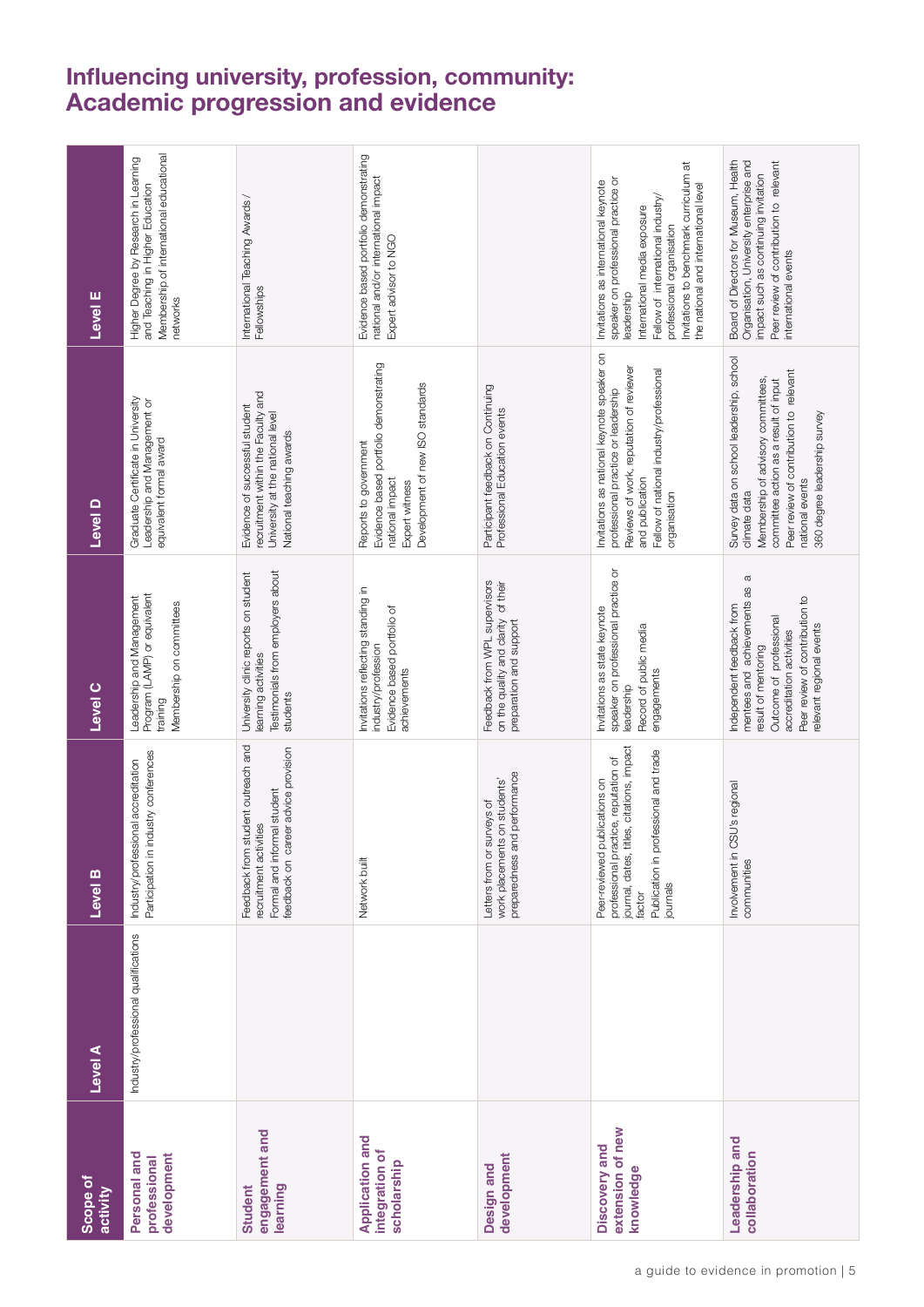## Creating Knowledge: Academic Progression and Evidence

| Scope of activity                                       | Level A                                             | Level B                                                                                                           | <b>Level C</b>                                                                                                                                                                                                                                                                                      | Level D                                                                                                                                                                                               | Level E                                                                                                                                                                                                                                      |
|---------------------------------------------------------|-----------------------------------------------------|-------------------------------------------------------------------------------------------------------------------|-----------------------------------------------------------------------------------------------------------------------------------------------------------------------------------------------------------------------------------------------------------------------------------------------------|-------------------------------------------------------------------------------------------------------------------------------------------------------------------------------------------------------|----------------------------------------------------------------------------------------------------------------------------------------------------------------------------------------------------------------------------------------------|
| Personal and<br>development<br>professional             | Research training records<br>Internal collaboration | Internal/external collaboration<br>Participation in discipline<br>Mentee activity<br>conferences                  | Research higher degree qualifications<br>Mentee/Mentor activity<br>Internal/external collaboration                                                                                                                                                                                                  | Mentor Activity<br>External collaboration                                                                                                                                                             | Mentor Activity<br>External collaboration                                                                                                                                                                                                    |
| engagement and<br>learning<br>Student                   |                                                     |                                                                                                                   | List of theses examined: internal, national,<br>Honours and higher degree by research<br>supervision and completion records<br>international                                                                                                                                                        | List of industry internships established<br>Record of contribution to research<br>Research Supervision Award<br>training programs<br>for HDR students                                                 | List of industry internships established<br>Record of contribution to research<br>Research Supervision Award<br>training programs<br>for HDR students                                                                                        |
| <b>Application and</b><br>integration of<br>scholarship |                                                     | gg.<br>Curated exhibition, dat<br>attendance, reviews                                                             | Invitation to review exhibition or creative<br>performance                                                                                                                                                                                                                                          | such as Research Gate or Academia<br>Contributions to professional forums                                                                                                                             | Contributions to professional forums<br>such as Research Gate or Academia<br>Peer review of research report for<br>government                                                                                                                |
| development<br>Design and                               |                                                     | with CSU<br>Evidence of alignment<br>Research Narrative                                                           | Evidence of alignment with CSU Research<br>prestige relative to discipline expectations<br>Internal and external research grants,<br>income, named investigator, outputs,<br>Narrative                                                                                                              | Evidence of alignment with CSU<br>Research Narrative                                                                                                                                                  | Evidence of alignment with CSU<br>International research grants<br>Research Narrative                                                                                                                                                        |
| extension of new<br>Discovery and<br>knowledge          |                                                     | Peer reviewed research outputs,<br>publisher reputation, citations,<br>impact relative to discipline,<br>currency | Exhibition of creative works, viewer statistics,<br>Outcomes of collaboration outside academia<br>- with industry, communities, professional<br>Book proposals, invitations, acceptances,<br>reviews, invitations to repeat exhibition<br>Invitations as keynote speaker<br>association<br>prestige | Published reviews of work, reputation of<br>academia - with industry, communities,<br>Outcomes of collaboration outside<br>professional association<br>reviewer and outlet                            | academia - with industry, communities,<br>activities such as patents, partnership<br>Outcomes of collaboration outside<br>Outcomes of commercialisation<br>Fellow of discipline Academy<br>agreements and income<br>professional association |
| Leadership and<br>collaboration                         |                                                     |                                                                                                                   | Invited member of awards for creative works<br>or panel for research and innovation, size of<br>Research mentoring outcomes<br>prize, national vs international                                                                                                                                     | reviewing, return invitations, nomination<br>as chair of panel<br>Outputs of research cluster leadership<br>Journal Editor, editorial board, outlet<br>Record of invited national grant<br>reputation | Feedback on leadership as Director/<br>Outcomes of international research<br>Leader of Research Centre/Team<br>360 degree leadership survey<br>collaborations and networks                                                                   |